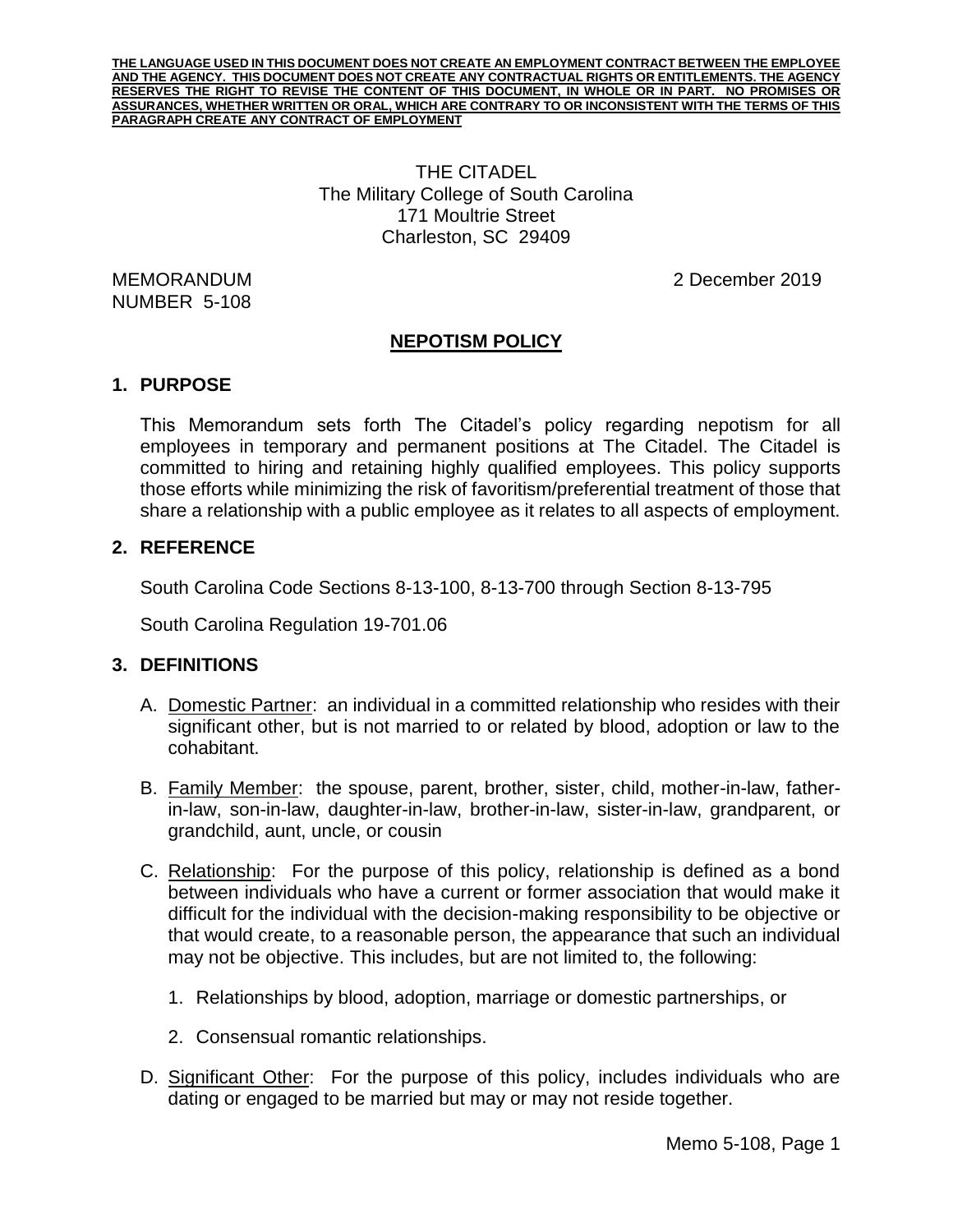**THE LANGUAGE USED IN THIS DOCUMENT DOES NOT CREATE AN EMPLOYMENT CONTRACT BETWEEN THE EMPLOYEE AND THE AGENCY. THIS DOCUMENT DOES NOT CREATE ANY CONTRACTUAL RIGHTS OR ENTITLEMENTS. THE AGENCY RESERVES THE RIGHT TO REVISE THE CONTENT OF THIS DOCUMENT, IN WHOLE OR IN PART. NO PROMISES OR ASSURANCES, WHETHER WRITTEN OR ORAL, WHICH ARE CONTRARY TO OR INCONSISTENT WITH THE TERMS OF THIS PARAGRAPH CREATE ANY CONTRACT OF EMPLOYMENT**

# **4. POLICY**

A. Citadel employees may not, directly or indirectly, participate in: The employment, appointment, promotion, reassignment, supervision, termination, discipline, evaluation, transfer, or advancement of a family member, domestic partner, or significant other. Likewise, Citadel employees may not exercise budgetary authority over funds used in compensating a family member, domestic partner, or significant other.

Any work or compensation that could be reasonably construed as a conflict of interest.

- B. If, as a result of advancement, demotion, transfer, discipline, or any other workrelated reason, or if, as a result of a change in family or relationship status, one employee acquires supervisory responsibility over a family member, domestic partner, significant other, or one with whom a public employee shares a relationship, the subordinate employee will be transferred. If a transfer is not feasible, one of the employees must terminate employment, no later than thirty (30) days after the change in status causes the conflict. If neither family member terminates employment, The Citadel will terminate one member's employment, based upon the employment history and job performance of both employees, as well as The Citadel's needs.
- C. Employees must inform their department head should a change in their marital, family, or relationship status place them in actual or potential conflict with this policy.
- D. Student Employment. Dependents of employees who are students at The Citadel are eligible to be hired as student employees in areas not reporting directly or indirectly to their parents. The employee parent is prohibited from requesting or encouraging, either formally or informally, that other Citadel employees hire such children or alter the standard college pay scale for student employees.
- E. Any waiver requests to this policy must be submitted, in writing, through the supervising Vice President to the Chief Human Resources Officer for approval.

### **5. COMPLIANCE**

Failure to comply with this policy may result in disciplinary action up to and including termination.

### **6. NOTES**

### **A. Dates of Official Enactment and Amendments:**

Approved by the Vice President for Finance and Business on 2 December 2019